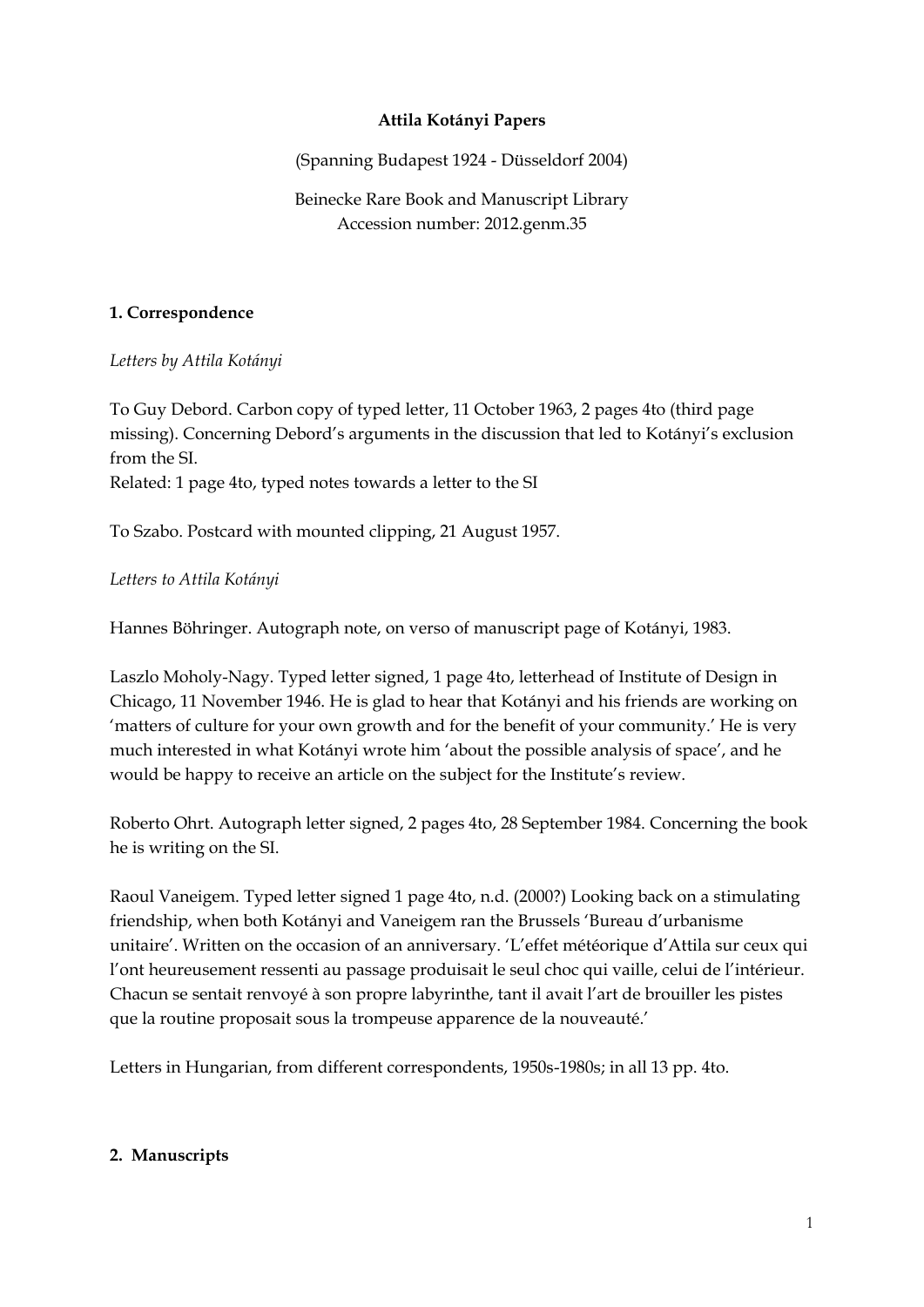*Note:* manuscripts are written in German, Hungarian and French. After his arrival in Brussels in 1956 he will more easily turn to French, and when settling in Düsseldorf German will be the his main language, with shorter or longer passages in Hungarian

# **2.1. Notes in Grey folders** (organized chronologically)

In all around 900 pages, format mostly quarto, autograph notes and drawings (portraits and self-portraits, abstract calligraphic drawings, sketches of architectural projects, form studies …)

1947 'Megbeszélés müszaki-pedgogiai …' ('A debate on technical-pedagogical matters'). Typescript, 6pp., 4to, 1947. Transcript of a debate concerning the teaching of architecture, with Kotányi as one of the participants.

## 1956 (24pp 4to)

1958 (13pp.4to) : among others thoughts (in English) about liberating uses of psychology, psychotherapy and its links to architecture – notes on Brussels World Fair of 1958, role of Unesco (a subject that occupied the situationists in the beginning)

1959 (45pp.4to): more on psychology, alternatives for religion, 'la grande révision'; on the 'irrational' elements in Marxism; alongside titles and authors of the revolutionary tradition Kotányi seems to entertain a continued interest in mystic and heretic authors, looking for a fusion of several currents of thought ('spiritual' and socially radical) into a basis for opposition to a society organized as a cybernetic system. In Hungarian: discusses behaviourism (a Kafka universe) and its opposite. Labels his own reasoning: 'philosophy of August', 'philosophy of October' etc. How can theory become practical? Already mentioning para-religious recuperation of the general uneasiness, criticizing Rexroth, the 'hipsters'. November 1959: about a conversation in Paris that functions as a catalyst. (More than probably refers to his first meeting with Debord.) Debord is no surrealist. Thoughts on criticizing Le Corbusier, Mies van der Rohe, the functionalist myth. How cubism made the sign into a problem, and Dada produced signs without meaning. But images have to be images not only signs, the role of substitutes.

1960 (20pp.4to): on Jorn's interpretation of dialectics; on uses of situationist critique; meaning of de Sade for the urban planner; Nietzsche's warnings concerning 'socialism'; on the dangers of subtlety and of unnecessary complicated reasoning; 'la beauté c'est la promesse d'une fonction'; notes on danger and necessity of irrational factors. (3pp., 12mo) about 'defending oneself' – listing his activities, professional, private, the SI, how to separate them or not; on urbanisme unitaire, a reference to Belgian industrial development after 1945 and to the FGTB (Belgian worker's association; the Winter of 1960-61 saw a sometimes violent general strike in Belgium) - on art as 'déconditionnement', on developing another type of 'conditionnement' at 'our service': liberty; on reusing powerful emotions of the old revolutionary movement. In Hungarian: 'situationism' and the importance of 'atmosphere' in the modern world, 'a sense of place'; not restoring the original community but opposing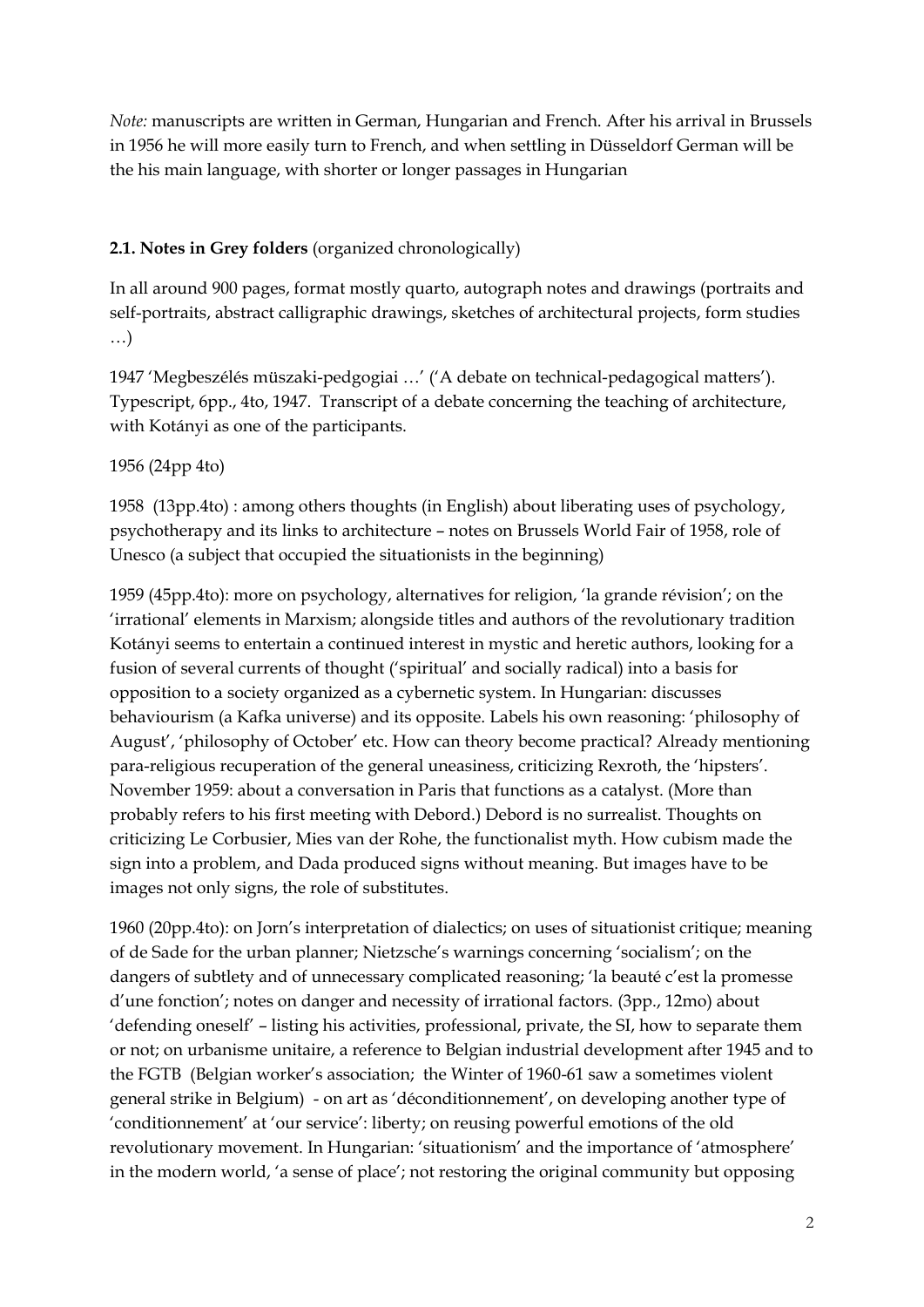the occupation of the space that is important for us (the I.S.), urban planning as occupation of the territory. Infrastructure should have a collective function, as a constellation, producing expectations. What to do in a time when no new movement seems on the make? How to behave ourselves in these times? Planning our lives like in American novels? There is something like a logic of tiredness. One has to choose between the escape into religion and the critical attitude that includes the liberating memory. There is no such thing as a 'third way'; and if you choose a god, do choose a difficult one. March 1960: difference between urban planning in Eastern Europe and the West. Urban planning in the West is no real planning, having excluded the 'word', having eliminated the need for totality. 'Word' as an almost physical entity, not taken serious by sociology, economy … who are based on the scientific fiction that the 'word' is a minimal reality (space) and nothing but a word. Situationist critique is unified critique considering land as 'bark of the brain', geography of a map. – But later on Kotányi realizes that his dislike of 'Asiatic or European introversion' doesn't endure. Wonders about uses of écriture automatique, but judges it too artificial. A better example seems to be a painting by Cézanne which comes into existence in an ecstatic way which he compares to the Zen master who hits the target with his arrow and is united with it all in the act of shooting.

(1961) (14pp. 12mo) headed with 'Guy Göteborg' (Mrs Kotányi has added 'Debord') – notes taken during the 5th conference of the SI held in Göteborg, Sweden, 28-30 August 1961. 'Nash: l'ignorance, la farce ou la mauvaise volonté.' As can be checked in *Internationale Situationniste* #7, Kotányi was critical of so-called situationist art that could be turned against the radical theory and practice of the SI. On avant-gardism, on the future when 'all of Europe will be like this room' … A reference to Henri Lefebvre whom he has helped greatly by barring him entry into an organization (the IS?). The tone of several notes is rather aggressive, one feels the tension building up within the IS before it 'moved' away from a neo-artistic perspective: 'il faut qu'on prévoit la fin, la destruction et tirer de ça une certaine gloire …' –– 'la richesse de l'acte et la proportion de l'explication …' Some quotes preceded by 'Ku' (Kunzelmann), others by 'Guy' (Debord), for example summarizing the strategy of the SI at the time : 'la menace doit nous accompagner comme une musique de fond' and, echoing Rimbaud, 'le véritable déséquilibre comme devoir et commencement de tous les jeux' . Remarks on the 'student' mentality of some participants. On Cardinal de Retz (probably by Debord, who loved to refer to that great playful sower of unrest, how in his memoirs Retz reports 'échec sur échec, joyeusement détaché'. 'L'organisation de l'orgie urbanistique.' Listing themes (of discussion, for the review?) – generosity and potlatch, specific capacities, 'les liens et les moments'. Guy again, 'affronter un milieu hostile – je ne peux ni plus, ni moins que dire: qui est-ce qui reste avantgardiste …' – 'les fous qui peuvent pas communiquer' – 'on pourrait pas jouer sur "les meilleurs"? (Nous sommes quand-même les meilleurs)' – 'Château de Silling' and 120 days of Sodom ; projects for pamphlets : 'politique : HLM (la responsabilité des architectes)' – 'le principe de droit … destruction'

1962 (2pp.4to and 9 filing cards 8vo): on themes discussed within the SI; abolishing reigning information systems in order to liberate general consciousness from the 'raison d'état'; real spontaneousness as complete opposite of its fake version that comes with the official addiction (for example, television); on the rhythm of meetings and separations within the SI;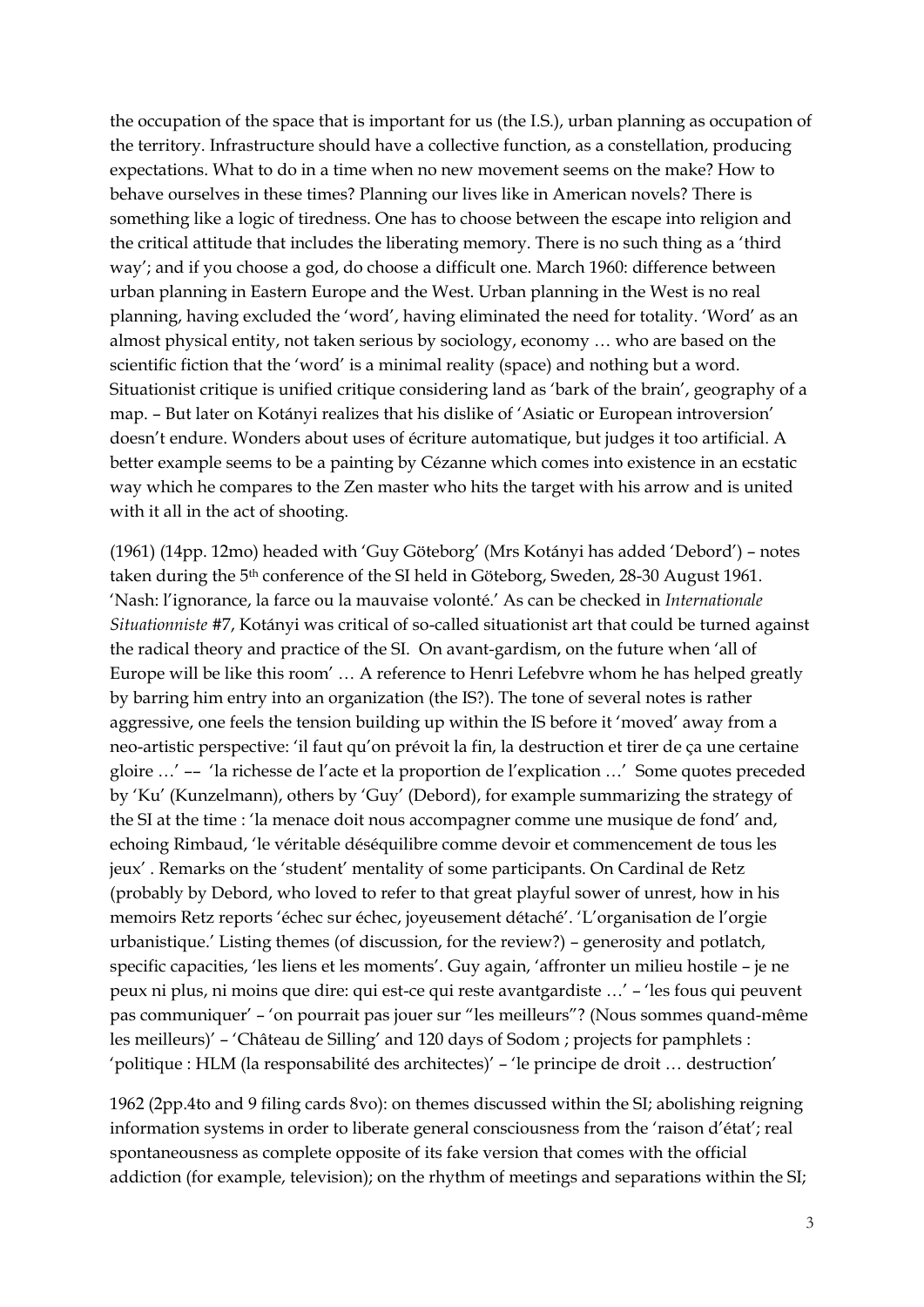the role of time in art, and art dominated by its past; can some aspects of art be saved to create a general consciousness?

1963 (3pp. 4to and 10pp. 12mo) Typed text 'Introduction et Apostyle à la critique cacoteuse', May 25, 1963 – proposing a new form of 'art criticism', approving every artist and all art, in order to subvert the 'rules' of the accepted avant-garde. Draft of an announcement of 'grand spectacle antisituationniste', June 6, 1963 Notes: 'contre l'idéologie du hasard'; on the possible uses of psychoanalysis within the situationist context ('La psychanalyse apparaît dans le pôle positif de l'aliénation.'); notes on 'pour la révalorisation commerciale de l'art, antisituationniste, ou l'art tout simplement' – probably meant to expose the utter loss of meaning (or usefulness) of art in present society ; note on criminal behaviour of black people (going back to colonialism as maybe the worst organized crime in human history, extending to the confrontation of US black people with 20th Century repression and its language, language of culture based on repression). Press cutting of an Aztec eating the 'flesh of god', believing god 'touches' him. – According to Raspaud & Voyer Kotányi was excluded from the SI in October 1963.

### 1965 (2pp. 4to)

1966 (32pp. 8vo) reflections on architecture, urban planning (sketches); philosophical subjects, Heidegger (and his ideas on dwellings); on buildings that carriers of meaning like books until Gutenberg and his press came along; architecture as 'oeuvre totale' has become impossible in this age of information.

1967 (notebook 14pp. 8vo; 12pp. 12mo) Notebook dated, and titled 'Ingolstadt' – designs of urban diagrams linked to literature and art: Proust, Joyce, Poe, Kandinsky, Klee, Moholy – conflicting interests of functional solutions and emotional experiences (echoes of psychogeography)

1968 (circa 100pp. 4to; 20pp. 12mo) among other notes on philosophy, on gangsters, an extended, illustrated 'fable' of the wahlfish (elected fish, electing fish) with references to Cobra ('liebhaber der selbstwiederspruch und metafyische stalinismus'), to Maoism, to Dionysus, lots of puns … interrupted by thoughts and drawings on space travel, Morgenstern's 'Fischgesang', back to the white whale, 'wal ist ikonografish radarhaft, lettristisch verweilend …', drawing of a 'walzeppelin venusberg made in usa' before the explosion'; portrait of himself (as if told by his wife) as a philosopher who has a job as architect on the side; March 26-27: on a discussion with the art dealer Schmela (gallery in Düsseldorf who exhibited Zero and other 'new' art), on 'commercializing' art, on the essentially narcissistic nature of art …; July, notes on 'gangland', a central concept that keeps returning in his notes (see his article in *Internationale Situationniste* No.4, 1960 – 'gangland' being part of a city considered as a pathological element and the new techniques considered as therapy – referring to situationist methods such as dérive – ); critical about the Smithsons and 'new brutalism'; September five drawings with text, titled 'blutverwanten' – comments in sort of art historical language 'tektonisches' , 'späte pop', 'anscheinend jugendstil', 'neo inspiration us-antiinformell'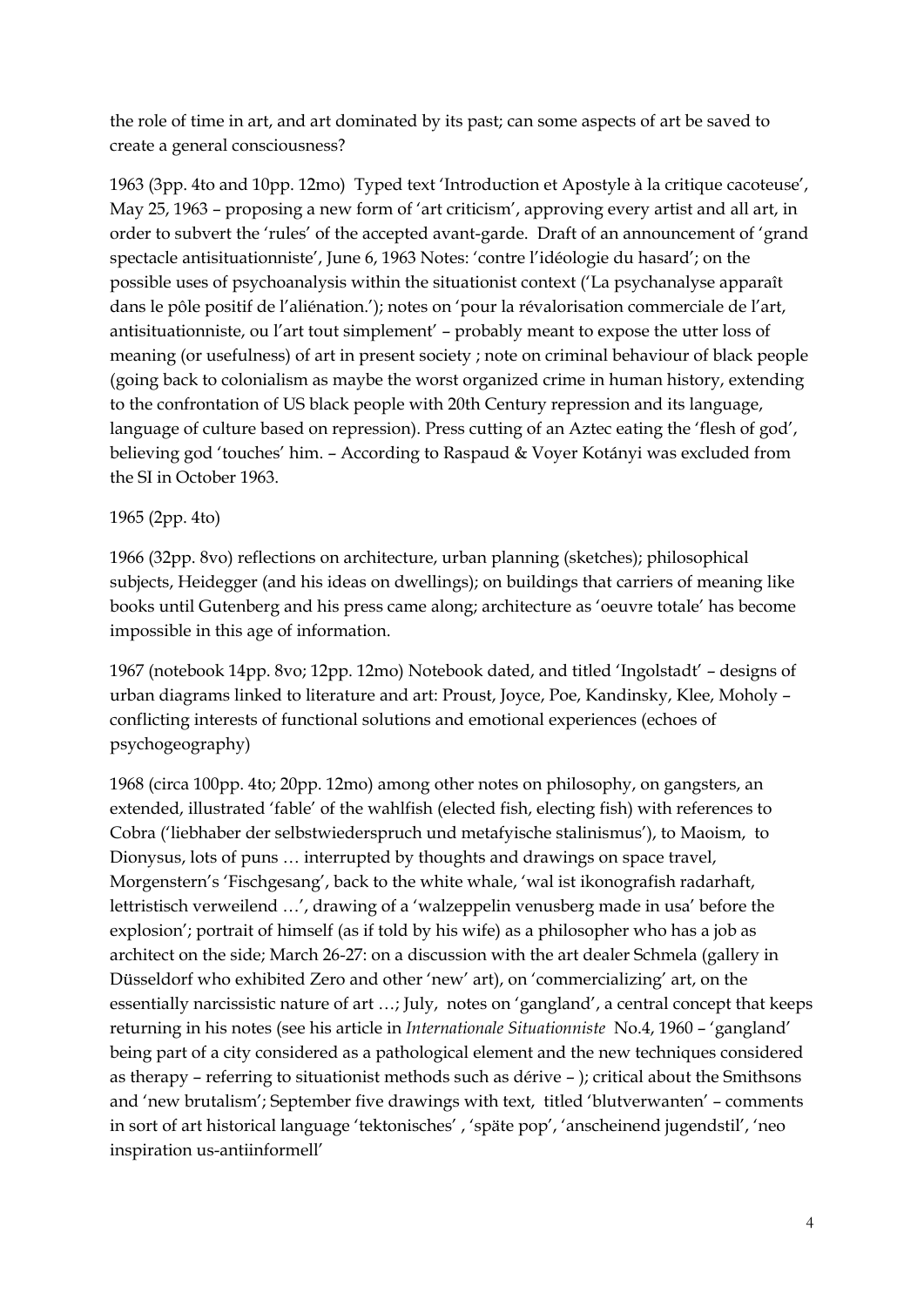1969 (31pp. 4to) on Dada's unproductive attitude, no solution either from the con-men who propose a cybernetic future. Kotányi's reasoning (and readings) often turn around the 'chaotic', 'impossible' but necessary link between the individual's fate and history, all proposed 'solutions' for this problem – philosophical, psychoanalytic, aesthetic, political … turn out to be too fragmentary.

1970 (80pp. 8vo) notes with drawings (architectural, self-portraits …) on the role of emotions as generating more efficient 'structures' - from this period onwards, the notes (and the drawings too) probably have to be read in the context of Kotányi's teaching activities at the Düsseldorf School for Fine Arts , although it is difficult to picture him as a conventional teacher. There must have been a lot of provocation in his attitude, as he hoped to stimulate his students towards critical thinking.

1971 (circa 50pp. 8vo; some self-portrait drawings) Continuing into 1972, passages on the controversial role of Kotányi's colleague Joseph Beuys within the Akademie of Düsseldor, where he teached since 1961 and was fired in 1972. Most reflections circle around 'communication' in its broadest meaning: on structuralism, on democracy not being a 'religionsersatz'; subculture and mass media; Shakespeare and Kurosawa; the building of cities has taken the place of socialism; 'humanized building' as opposing social theory and practice under growing computer control. It seems that Beuys' half-mythical/religious language, his 'social-artistic theory' influenced by anthroposophy trigger certain reasoning from Kotányi. Doubts on the link between language and 'action' (that Beuys so eagerly used); parallels between Beuys and Heidegger; compared to ideas on art of Klee, Kandinsky, Matisse. Beuys' theory turns out to be very 'minimal'; notes on Cage, role of coincidence; Cage-Beuys. One gets the impression that Beuys is no isolated case – there were more hippie/new age ideas circulating in Europe – and that he represents a sort of harmless alternative to the global radical critique that the situationists had been developing. For many youngsters in the cultural world this 'soft artistic' look constituted an alternative to the 'arrogant and superior' attitude of the situationists who condemned all ideas that lacked subversive efficiency.

1972 (20pp. 8vo; 15pp. 12mo)

1973 (6pp. 8vo) Foucault – Max Taut in Japan –

1974 (25pp. 8vo; 12pp. 4to) on contradictions of rational planning, freedom, cybernetics; on contradictions between scientific and religious attitudes to reality, what they promise, what they can achieve; more concretely: which solutions or methods of modernist architecture can still be of use for projects of new communal living; detailed notes on conditions of such projects, role of technology, of social psychology; the eventual emancipatory results. In teaching context, but also realistic projects.

1975 (30pp. 8vo; 40pp. 12mo – some tipped-on by Mrs Kotányi) regularly mentions Debord, as if to remind himself of the conditions of a global and radical social critique; echoes of discussions during meetings among architects (?) in Tangiers, related to a large scale project. Mentions Baader-Meinhof, notes on violence, on urban planning as large-scale therapy.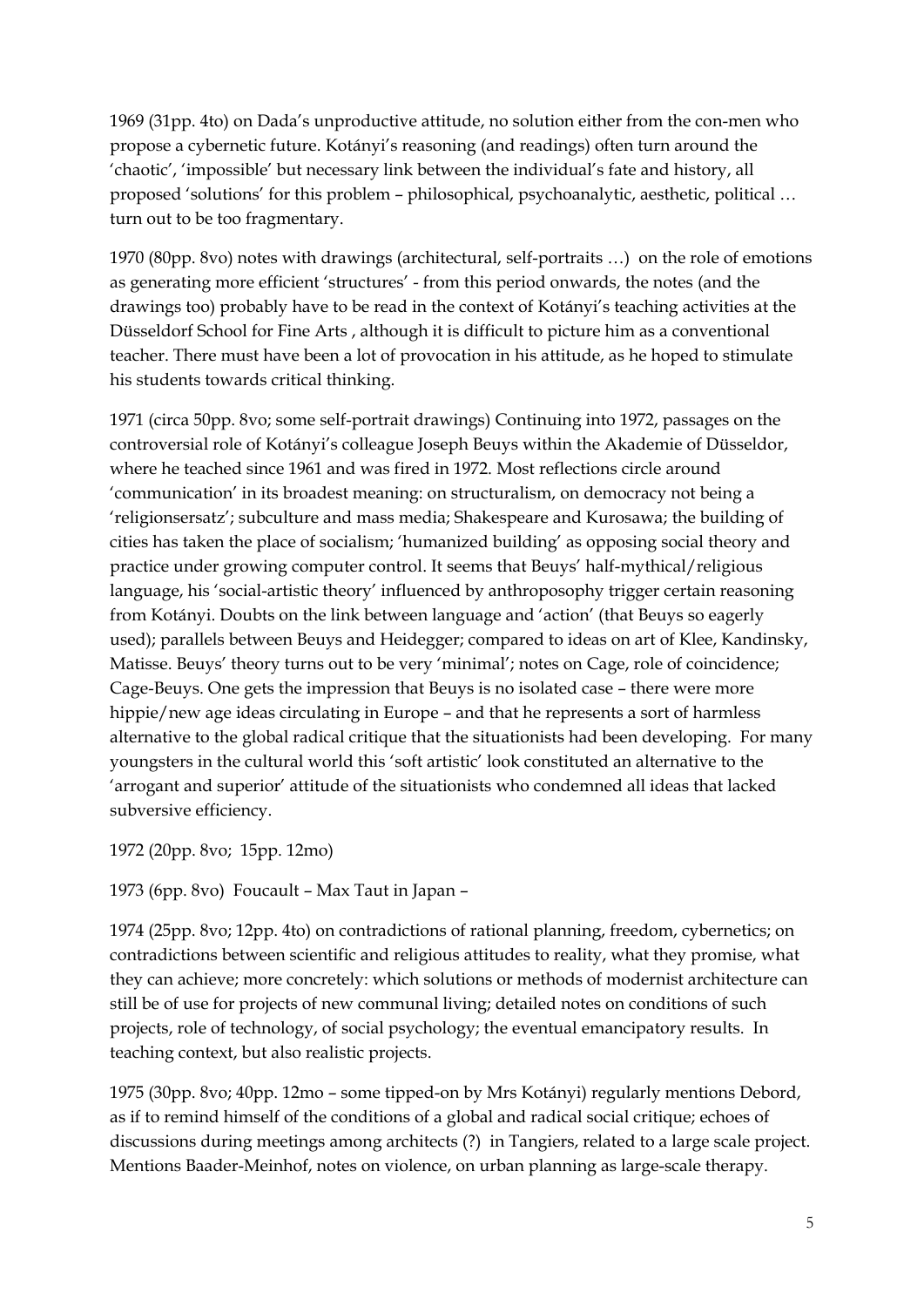1976 (10pp. 8vo; 80pp. dinA6) on the still unsolved 'form and function' problem; technological and economical contexts; building 'houses' in philosophical, pragmatical and other senses; revising different positions – from Heidegger to Giedion; searching for meaning, in the arts, in 'new myths' … architectural semantics, role of colour; complex versus simple (reduced) forms;

1977 (20pp. 4to; circa 90pp. dinA6) more on complexity, on all levels, social as well as in theory; can totality be combined with freedom … Names that turn up more than once, from Horkheimer, Benjamin, Popper to Jencks and Tafuri or Ellul reflect the themes that were discussed during Kotányi's seminars (authors that of course were not only present in architecture teaching, but as well in the European art historical or philosophical university departments at the time.) On participation models, on frustrations generated by the seminars; discussion on ideas migrating from the USA – Paul Rudolph's mega structures, postmodernism, Venturi & Rauch; in order to create an 'inside' space the architect must go to the most intimate 'inside' of man – but how? with methods borrowed from the arts, philosophy, Eastern religions, etc.

1978 (circa 150pp. dinA6; 60pp. din A5) how Kotányi 'takes it personal' – for example the recurrent question on religion as an antidote for reductionism that he sees as essential to contemporary society;

1979 (circa 150pp. dinA6; 50pp. din A5) on Lasch, Baudrillard, but also on Zen – discipline, 'liberation'. One gets the impression that Kotányi's evolution towards a more esoteric position is linked to the ebb of the widespread revolt in Europe. Pragmatics seem to make place for a more 'absolute' position that often looks for arguments in a more remote past. Hence reflections on the character of utopia's, their 'real'meaning, from the gothic cathedrals until phantasmagoria.

1980 (circa 50pp. din A5; 20pp. din A6)

1981 (8pp. 4to)

### **2.1.1. Folder titled 'Bibliographie' with bibliographical notes**

### **2.1.2. 'Sanierung des Lebens, Sanierung der Stadt'**

20pp. din A4, typescript with autograph remarks, in German, dated 22.05.1979, and dedicated to Hannes Böhringer. Theses on city planning, summarizing sketches, remarks in notebooks and scattered notes. Considers using Hölderlin's statement 'der Mensch aber wohne poetisch' in a therapeutic perspective, Kotányi's nevertheless concludes that 'sanierung' of the damaged life is impossible, the same applies to housing and cities.

**2.1.3. 'Szabo Lajos Kepiro Dialektikaja'** ('The Image Writing Dialectics of Lajos Szabo')– circa 100pp. din A4, Xerox with autograph corrections and additions, in Hungarian, dated 10 October 1988. Part of the text is an imagined interview. Joined: autograph manuscript of text for a catalogue on Szabo, 5pp. din A5, in German, 1992?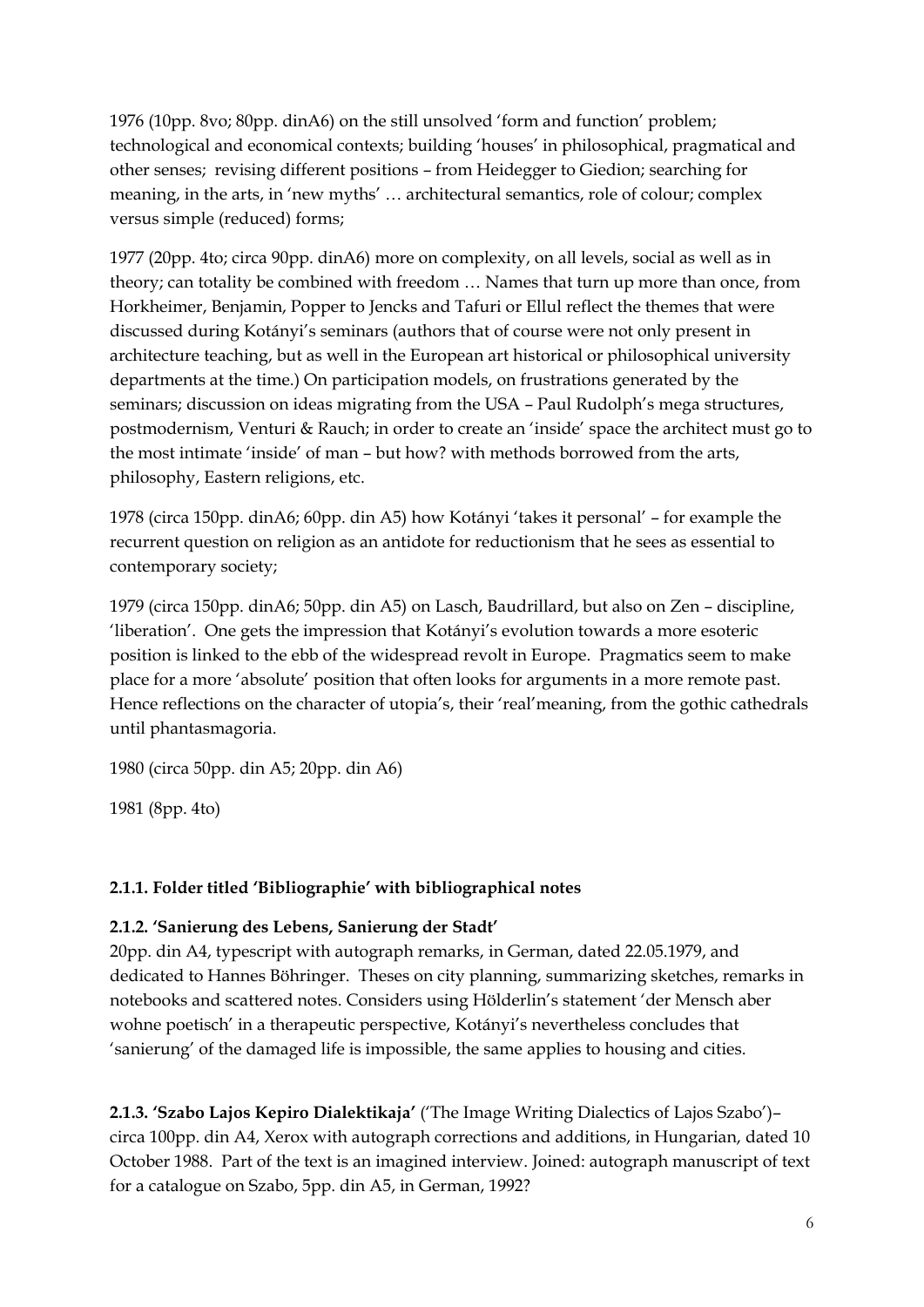#### **2.2. Notebooks**

In all around 3600 pages, format: mostly DIN A5 (21 x 15 cm), autograph notes and drawings (portraits, abstract calligraphic drawings, sketches of architectural projects …)

1950s (before 1957), 80pp.; 1957, 50pp.; 1958-59, ca.160pp.; 1959-60, ca. 100pp.; 1964, ca. 40pp; 1964-65, ca. 30pp; 1965, ca. 100pp.; 1966, ca. 240pp.; 1967, ca. 280pp.; 1968, ca.1600pp.; 1969, ca. 500pp.; 1973-1979, ca.500pp.

(1958-59) end 1950s readings of Bachelard, Heidegger, existentialism, cybernetics discussion, information theory; architectural history and its 'unsolved' questions (Sullivan, Loos, Le Corbusier); therapeutic fucntion of architecture; recurrent interest in mannerism which then underwent revision (Baltrusaitis, Hocke and others); surrealism, Picasso, Hantaï, Lukacs, history of the worker's movement; Adorno, Sartre; literature Walter Muschg, Benn, Beckett, Kafka, Jünger; references to Hugo Van Kuyck ,Belgian architect who mainly designed office buildings, unités d'habitation – on how the split between working and living locations will radically change our cities; draft of 'theory of a general racket'; list of book titles – Frankfurter Schule, Bense, Lupasco, Blanchot, Moles, 'Vision in Motion'

(1959-60) first mentions of Debord – 'l'interrogatoire situationniste – enquête sur la vie' – more notes on IS – mentions Buonnarotti, Babeuf – 'la dérive et le vocabulaire' – appointment with Jorn and Debord – notes on the tasks of the IS – on Jorn's theories – on dada – 'matériaux détournés' – long reasoning on urbanism and architecture, probably in the context of 'urbanisme unitaire', the IS discovering architecture and urban planning as a much more important battlefield than fine arts; on the role of an architect in socialdemocratic societies – on leninist revolution eliminating freedom – urban planning and architecture in present western societies are bureaucratic; radical social change as the conditio sine qua non of a humanized architecture and urban planning – sketches for cover of 'alternativ' (magazine project?) In Hungarian: thoughts on how individuals can retain their individuality within the I.S., how he can integrate in the group, at a first stage for one year. Details on how and what to write (on Cobra, Bauhaus, Surrealism). Practical matters, budget of the review, critique of enlarging the group. But he definitely feels part of a community now, even if it is difficult to combine this with his private life. On Kepes and American and European versions of visibility. Role of theatre, ceremony in daily life, against the terror of the *bibelot.* The programme of the I.S. could fill two or seven lives …

(1964-1965) some undated notes from 1960-64 must have slipped in these notebooks, among them a note with the contents of the only issue of 'Der Deutsche Gedanke', April 1963, with contributions by Kotányi – after his exclusion from the I.S., Kotányi pursues his researches linking philosophy and architecture/urban planning, mixing generalizing statements with highly personal reflections : on lying – readings of Kierkegaard – 'emotionalism' – but still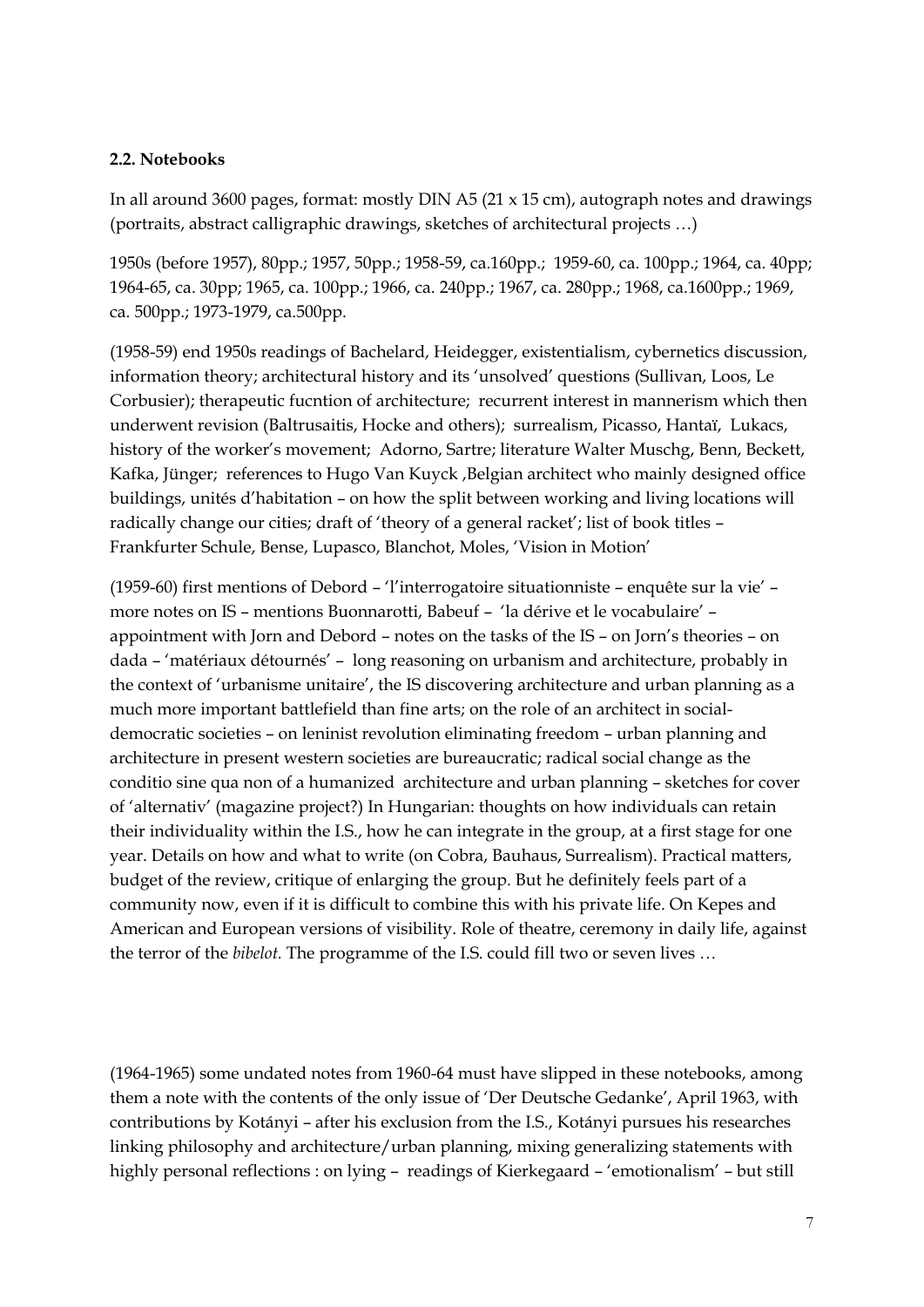taking up again the 'social question', often unexpectedly : 'Die erste Räte waren die Soldatenräte in der Englishen Revolution, von Cromwell, Thomas Morus theologisch fundiert.'

(1966-67) often mentions Böhme, Eckhart, Paracelsus – 'heretic' tradition (influenced by Vaneigem?) – switching to notes and drawings on architecture as an art form, a form of painting – and then back to urban planning, conflict between 'scientific' planning and 'artistic' architecture – sketches of skyscrapers, urban grids – linked to 'collective' decisions on building houses, entire cities, notes on what an individual can stand for, on the 'death' of the individual, on ideas on individuality in Eastern thought and religions – these notes are not just 'freewheeling', they seem often to be related to events in Kotányi's professional life, such as his participation in architectural contests (among others a project in Ingolstadt). Pop art as well as 'lsd-religion' catch his attention.

(1968) the sheer volume of notes for that famous year (notebooks totalling more than 1500 pages), testifies to Kotányi's emphatic attention for the social revolt that swept the world, a revolt deeply influenced by subversive thoughts he had helped to generate – one of the notebooks has on the cover a press-clipping about Lukacs' critique of Stalin in 1962 – global distribution of US model (economy, way of life etc.) as the realization of 'totality', in a perspective diametrically opposed to the critical tradition's totality – the total project of religion and similar structured 'explanations' – notes on art: happenings, documenta – on the film 'Goldfinger' as metaphor – notes on Ezra Pound – more or less fragmentary notes towards an architectural theory that takes into account the avant-garde art tradition as well as philosophy, psychology and literature, certainly a sequel to Kotányi's time in the I.S. (and their talented re-use of other authors) but probably also triggered by the widely read texts of Heidegger on 'dwelling', 'space', maybe echoes of Bachelard, his *Poetics of Space* (1958) – passages related to intimate relationships (with other women?) – on 'gags', pop and post-pop in art, the flood of new isms, thoughts on contemporary art and its eventual emancipatory effects clearly triggered by the daily events in an around the Düsseldorf Akademie – same question about 'swingin' London, hippies, lsd etc. – and what is the fate of artists-theorists such as Klee, Kandinsky, Dubuffet in this context? – 'Dutschke wurde heute tödlich verwundet.' – 'literary' texts full of wordplays on 'wal' (German for 'whale') – notes towards a 'critique de la vie quotidienne de l'artiste en jeune saint' – on links between rhythm and space, ending in a 'lautgedicht' – a 'poem for Parmenides' – 'Gegen die Koketterie in der Philosophie' on the need of something new after Hegel and Marx – on Piaget , Gadamer – 'sisyphilosophie' – again on cybernetics – the nature of religious experience – on alcohol – November 1968 in Paris, conversations with friends (?), one of them summarizing what happened over the past months: 'le pivot de la vie est devenu le thème de la vie, la vie même, à savoir autre chose que l'idéologie ou la puissance de l'inconsciente. La parole empoisonnée étant notre affaire et qu'il reste inconnu même à Paris à l'heure.' – reading Descartes' 'Traité des passions' – draft of a letter to Richard Dabrowski (former member of 'Socialisme ou barbarie' and psychiatrist) on the theme of righteousness – on the evolution of sacred sites to cities as symbols of hierarchical power, the chiefs inheriting from the priest's powers – how this evolution influences architecture, city planning or city growth; the forms of early religious buildings surviving, being reused etc. – symbolic and practical meanings of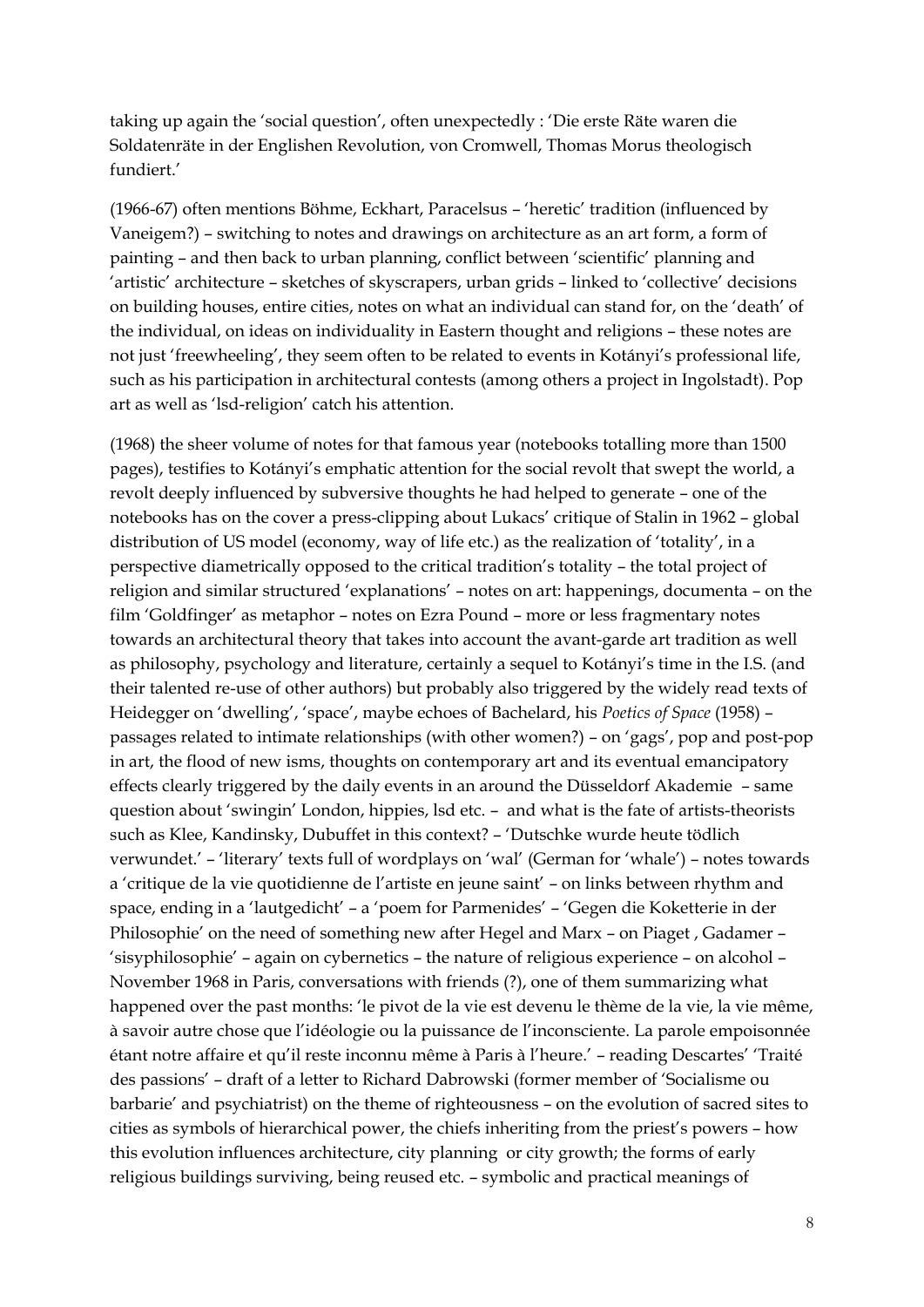geometry – often returns to Pound's *Canto's* – a definition of 'adornoisieren' – architecture and fine arts as metaphors – the late Benjamin – theories of language, its uses as a tool by the powers that be.

(1969) the object of philosophy – his own position, how his job relates to his 'real' life – science as an essentially quantitative operation - ästhetik oder informationsästhetik? – sprache-fetishismus – where and how do artists fit in – Warhol and 'industrial images' – Bazon Brock – the Marshall McLuhan myth evoking a world where one has to be 'in' or 'hip' ('dabei sein') not a world where one lives, acts, dies – regularly returns to relationship between philosophy, language and analysis of the role of criminal behaviour ('gangland') – 'Debord had already noted that the new police technology takes the lead.' - a solution may come from artistic practice, into developing an 'Entfesselungskunst' – on how authority is contested, in the art world since Baudelaire, Dali, Mathieu, Warhol, Spoerri (who at the time ran a restaurant in Düsseldorf as artistic performance), on another level: Dubuffet, Guy (Debord), Breton; and how post-war capitalism is 'more realistic' than its fascist or Stalinist 'enemies'. – How to 'describe' social reality, in more useful ways than novels, films? – Returns to Beuys and his re-use of certain artistic and non-artistic strategies, his shamanistic act – 'pop et structuralisme – c'est la tension insupportable de l'époque?' - 'pop' not only as a 'style' but as mass phenomenon, from business management to political parties – common points between Max Bense, McLuhan, Warhol – on Warhol's Marilyns and younger artists who look like 'Beuys Schüler' (notes on an exhibition).

(1973) notes on Marx and Marcuse, triggered by Arnason's book; on parallels between ideology and religion, propaganda and control tactics; notes after having seen violinist Isaac Stern playing.

(1975) on transfiguration, linking the image of Andreas Baader to ancient symbols of power, everybody's continuous battle against schizophrenia, where do art and myth meet, and back to the power of religion in giving man a key to the 'mystery' of reality – even when that 'solution' has as many defaults as do have philosophy and science. Conflicts between philosophy and myths and religion : 'es ist eine neue unglaube möglich.' … on the economic'crisis' of the mid-1970s; notes triggered by his trip to Tangiers for a city planning project; our faculty of judgment and its eventual reductive consequences, the relative value of judgments, the role of dialectics; differences between West and East . 'Es sollen neue Techniken und Machtzentren der 'dépassement' geben …' But absolute freedom leads to a state controlled by gangsters just like madness overtakes an individual who thinks he is absolutely free; Don Juan as a symbol, life as war, based on strategy; limits to expectations – individually, for society as a whole; role of psychoanalysis (Lacan); freedom in 'moral' and in 'factual' reality.

(1976-1979) 26 January 1976: retrospective view of his years in avant-garde circles and thoughts on what he considers being the contradictory effects of radical critique. In the great theatre of art Dubuffet takes on the part of Don Juan; 'avant-gardism' and tradition, the soviet-inspired ambition to be 'revolutionary and progressive' at all cost becomes traditionalist; his 'difficult' relationships with Debord, Sartre … because of his old-fashioned upbringing, full of respect for authorities. For the present (1976) progressive-anarchist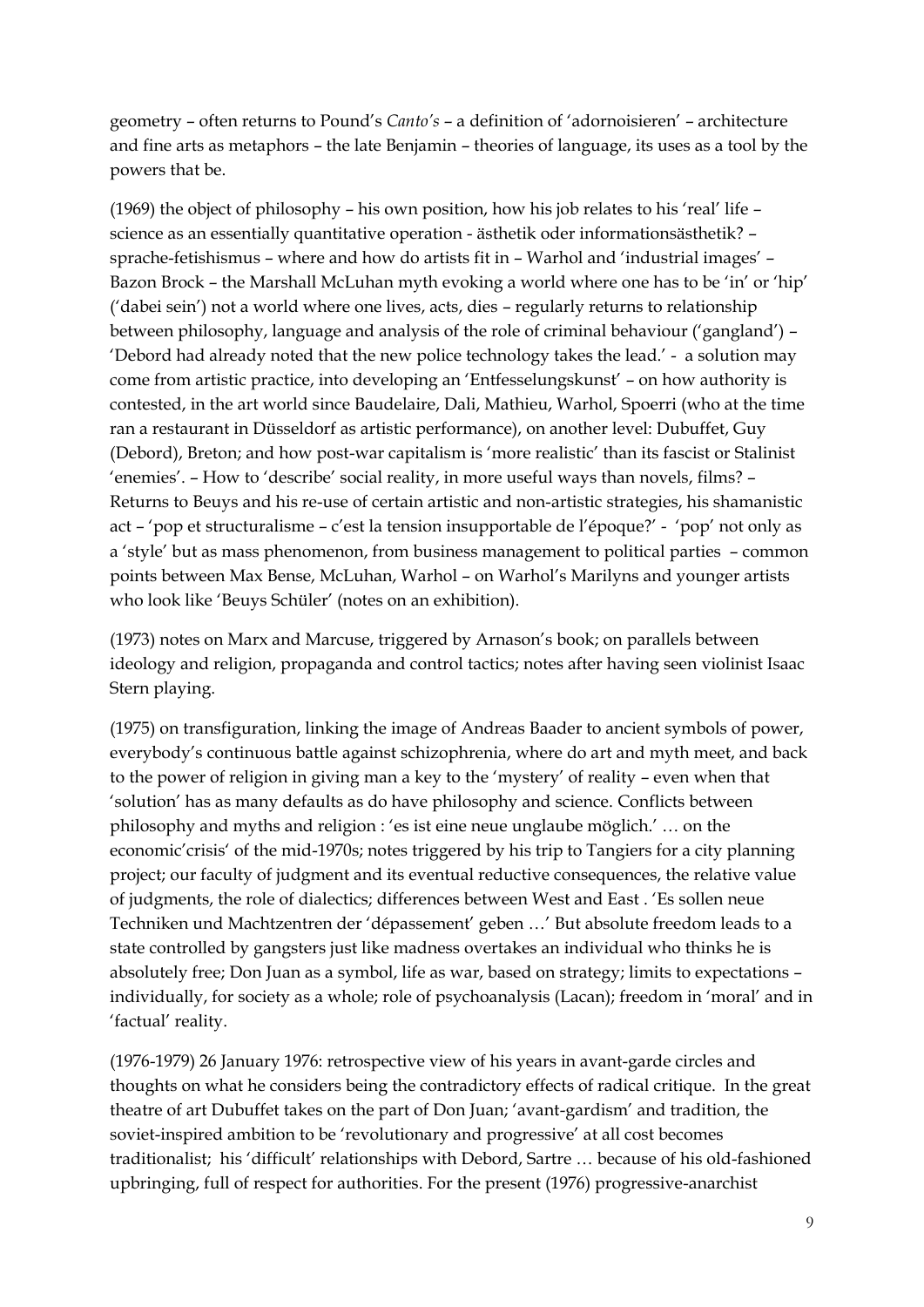positions become childish, and the ideology of progress eliminates all traces of liberalism. 'Est-ce que ce sera leur tort à eux, les Jorns et les Jean Dubuffets et Debords et les autres jacobins si le progrès parasitaire devienne galoppant ?' Or will societies become 'schizophrenic' like France, minority of progressive intellectuals and a politically conservative majority? Suddenly on the city: 'Pour le paysan de Paris: la ville c'est l'extase.' On 'drunkenness' as a value since antiquity, its function as brain storming, drunkenness in poetry – Rimbaud, Verlaine, Baudelaire … Pragmatics, usefulness of cybernetics for solving philosophical and moral problems (at a time when cybernetics was fashionable with architects and urban planners); on Heidegger's 'black box philosophie'; Sollers and Bataille, and the radical literature that excludes reality (Mallarmé?), lost in language. Notes on the theatrical nature of art, from Cage and Warhol to happenings; notes on the Bauhaus, its practice and its ambitions. Cities as cities of doubt, of despair … with a sketch of a boat sinking in a cube of water. (June 1976) Notes on Heidegger; on different views of 'heimat' – philosophers, poets, psychoanalysis, 'heimat' and 'unheimlich', the city as understandable mirror of its inhabitants; the ethnological approach being broader, more profound than the usual sociological view of city life, of the city as a 'cosmos'. ((September 1976) Related to a seminar, notes towards a theory of architecture, based on a theory of the world, of the environment, and on practice and theory of architects as well as artists and philosophers (from Taut to Klee, Heidegger, Bachelard); how we experience the city, necessity of a new theory of space. In this context: what is a theoretically useful interpretation? (1978) probably for another seminar: computerization and its influence on philosophy, 'meditationmachines', philosophers and avant-garde art as forerunners of artificial intelligence? Rise and fall of human beings as subjects. (1979) hallucination and the house, the city … 'Raum und Stimmung-Halluzination als Basis der Postmoderne.' … How much does architecture contribute to the reign of illusion? Parallels to the scenery of theatre, of film? Is illusion more important than function to the development of housing? (Kotányi notes that he should change his life, starting with small things such as watching less TV or not at all, making small drawings, taking time to look back on what he has done as an architect, as an artist, as a revolutionary …) Mentions a contact with the Belgian architect Lucien Kroll who was also involved in 'communal living' projects. Kotányi keeps returning to the critique of architecture and urban planning as ideologies, a critique which the situationists developed in the context of 'urbanisme unitaire', a critique that was not aimed at 'aesthetics' or 'function' but wanted to denounce the fundamental falsehood of a way of life. Kotányi remarks: 'Die Umwelt, so wie es geworden ist, ist ein Teil der Nevrose der Menschen' but still hopes that architecture can create the conditions for healing this neurosis. To revolutionize the society of spectacle, does it suffice to change the spectator? And Freud's famous quote as to money not producing happiness since it never was an infantile wish.

#### **2.3. Filing Cards**

In all around 2400 filing cards, format din A6, dated 1981 to 1990. Autograph notes and drawings

Kotányi switched from notebooks to filing cards in 1981, mixing manuscript notes with drawings, sketches … The themes often refer to the seminars and workshops he is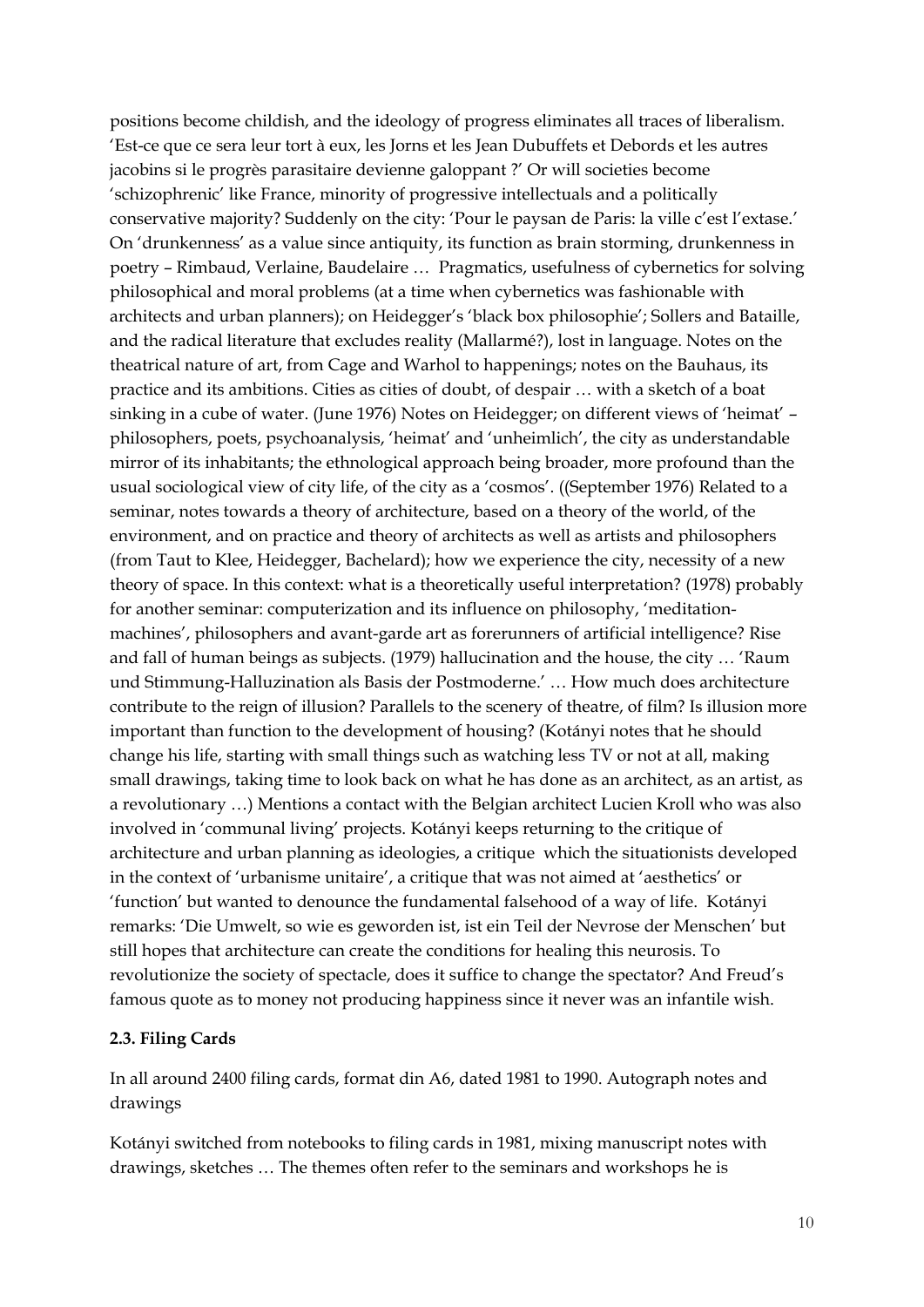conducting in the late 1970s and 1980s at the Düsseldorf Academy of Fine Arts. The titles of his seminars of architectural theory in the academy's programme booklets show his continuing interest for the impact of architecture and city planning on the inhabitants, their eventual emancipating or 'therapeutic' function: 'I like complexity' - 'Die Ueberdachung ist die Milchstrasse (Traumzeit, Territorialarchitektur und Typologie beim Hoppi Yaqui Indianern und Australiern)' – 'mit deinem Eigensehen siehst du nur auf den Wollen' (Ziellose Wahrnehmung II)'. His approach is still influenced by his situationist past, with many traces of psychogeography and 'urbanisme unitaire' as radical critique. Kotányi is of his time, but doesn't fall into the traps of fashionable 'theoretical' discourses that made real dialogue and discussion difficult if not impossible from the 1970s on, also in European architecture circles. Kotányi was teaching at a time when these discourses were to meet with their practice, resulting in the postmodern formalist attitude, with critics announcing the 'death of the great stories', the futility of utopian thought, and finally the end of history itself.

(1981) research into tendencies of destruction, self-destruction, disappearance of greater parts of the population; on making the world turn, and stopping it; taking up again 'spiritualist' traditions, such as Eastern religions, but not concluding as to their usefulness. – 'Warum gibt's kein Antwort auf so grosse Fragen (Existenz Fragen) wie Sinn, Leben, Tod, Stadt, Gemeinschaft? Weil nicht nur die Frage sondern auch die Fragende (bzw. die Antwortende) falsch ist. 'When reflecting on his role as teacher, confronting his life and thinking with younger people, a sense of isolation overtakes him. Due to his having been a member of a community such as the SI? Does this experience explain Kotányi's search towards a state beyond individual existence, as promised in religious meditation? 'La Société du spectacle': the discovery and critique of the construction of a system of illusions by the state and its owners. Sartre has a better knowledge of illusions than Baudrillard. The state-directed machine that produces illusions as subject of reflection – Malraux. What point does Castaneda make? Compared to Freud, Groddeck?

(1982) on the role of patience, in personal life, in history; on reading Marguerite Duras' *Le camion*; visions of the city, from Colin Rowe to Venturi, and Kotányi himself; participation models in urban planning; nostalgia in architectural and urban planning reveals lack of direction; reflections on eastern religions, but also on films of Fassbinder, and his being part of a group including Debord, Vaneigem, and their reactions to a fundamentally unfree society; critical of Venturi and Haus-Rucker-Co – 'es gibt nicht ein einzige stadt-objekt woran die entfr(emdung) der stadtebewohner, sein ekel (hass) sich nicht entzünden würde'.

(1983) recurrent reflections on the use and abuse of alcohol (not clear if the subject is Kotányi himself or somebody else, or both – in 1985 notes on alcohol nirwana, paradise); art is by definition part of social reality, tension between public and private domains; the part intellectuals can play; patience as an element in strategic behaviour; on ecology-driven critique of the environment (city); his goal in life 'saving his skin'; Kotányi sees links between neo-religion and authentic city building, 'entheiligtes boden der städtebau = gangland'; (15 May 1983) on real autonomy, 'Ist AK (=Kotányi) unfähig an so etwas nur zu denken? Braucht unbedingt ein Vater-Garant? (…) Aber eine richtige, komplette Revolte à la Guy Debord und andere Franzosen …?; on Gesamtkunstwerk, and its paradoxical nature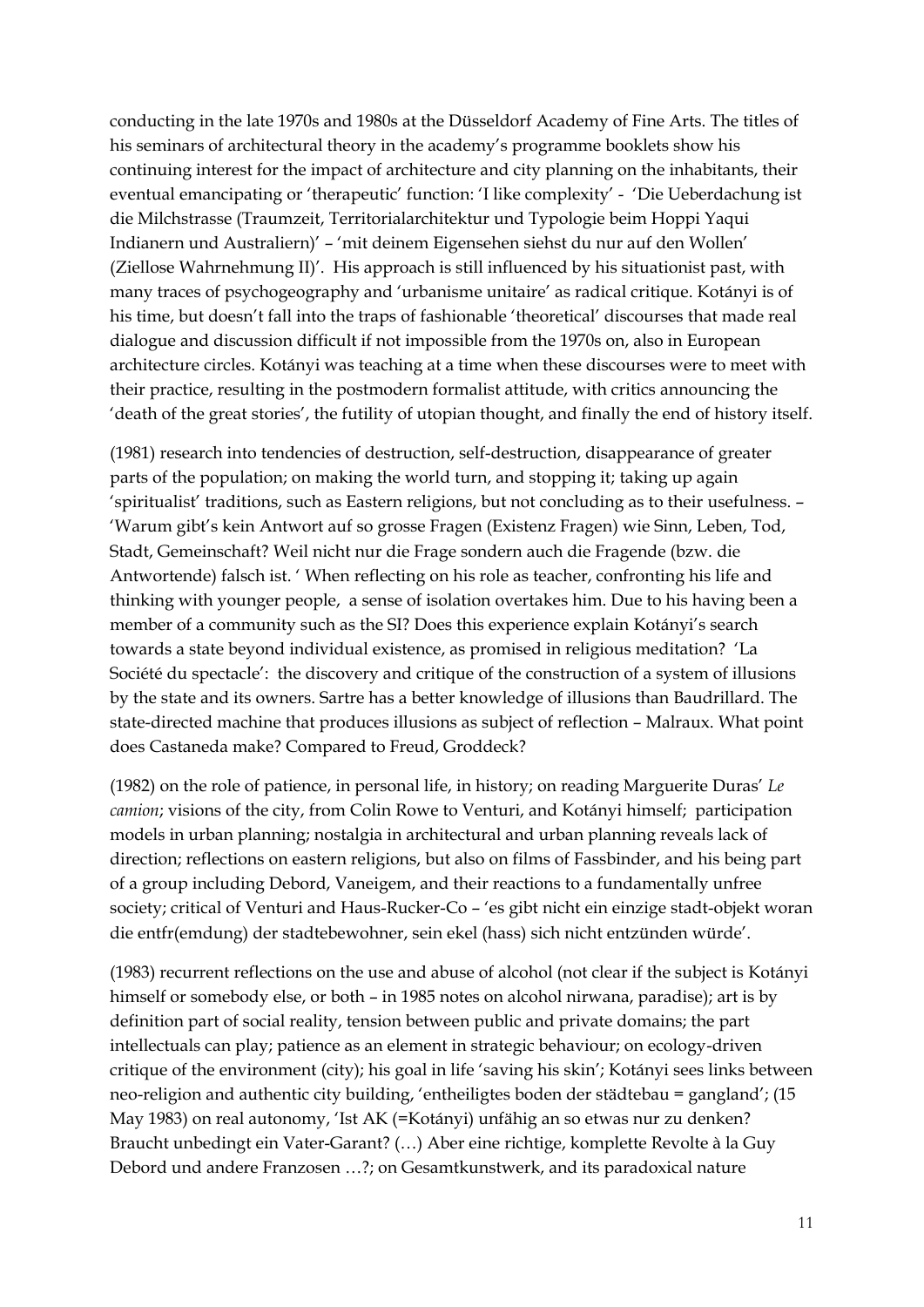(liberating and authoritarian); Kotányi is among the many intellectuals who in the 1980s were reflecting on loss of community, the 'crushed' individual, its effects in behaviour and architecture as well (the fashionable 'cocooning'); unsolved questions about identity which haunt European intellectuals since Sartre, Heidegger, also Cioran …; linked to problems of perception, forms that could lead to/be useful for 'human' building; comments on the then much publicized IBA projects in Berlin; besides 'gangland' (the concept Kotányi developed during his situationist years) Kotányi also frequently uses 'Nineve-Dialektik' (megalomania ending in catastrophe).

(1984) typescript of a speech introducing the concert of Kevin Volans (a South African musician living in Europe at the time), occasion for Kotányi to discuss architecture in its 'soulful' and dehumanized variants; reflections on perception and the role of art in forming perception (in the context of his teaching); mentions Debord from time to time, as a 'true phenomenologist', as a thinker who negated eventual emancipation through authentic religious experience; a reference to Beuys could point to common interests, and a shared belief in emancipating powers of (para)religious attitude.

(1985) 'dream-house' as an important stage of the design process; for his seminar: on 'abstraction' – approached from different points of view: philosophy, psychology, perception, art – on 'medicine for architects'; rereading Bataille on religious experience, also Bloch. A sort of maxim summarizing much of AK's ambitions and frustrations; maybe alluding to the great ambition of the situationists, the realization of poetry, of all that was promised by modern art : ''Immer wenn ihr das Wort "Dichtung" hört, sagt : Da redet jemand über mich. Und wenn Ihr das Wort "Planung" hört, fragt: "So? Planung? Hmm.' Theses on abstraction and 'indifferent' perception'. Reading Achille Bonito Oliva, contemporary art as labyrinthine; chaos and construction of 'catastrophes' as central to art; but art also mainly is a 'language'; asks himself more than once if the Tangiers experience (1975) was crucial, and to what extent.

(1986) on utopian thought, its relationship to religion (similarity, difference) – refers to Colin Rowe, Libeskind, Eisenmann; 'Notgemeinschaft' characterizing society as people meeting each other in an 'open' way, realizing they are part of a community of addicts; asks himself if his 'greatness' lies in fact in his failures.

(1987) related to one of his seminars: the essence of a place, a home, a landscape, what being at home really means (Heidegger never seems to leave the background) :'Erwerb und Verlust der spontane aber ortsgebundene Verwurzelung in der Offenheit. Wahrnemungslehre. Vertrieben sein aus Kindheit und Kunst.'

(1988) comments triggered by films (Blade Runner) or TV serials (Miami Vice); doubts on developing a critical theory; in a passage on the 'esprit' of the French since Pascal, mentions Debord among 'les moralistes'; on the upcoming 'new age' movement/fashion.

(1989) re reading German idealist philosophers; discussing Habermas, Lyotard, Baudrillard; and again Heidegger; returning to Hungary (Sopron) he realizes what Düsseldorf means or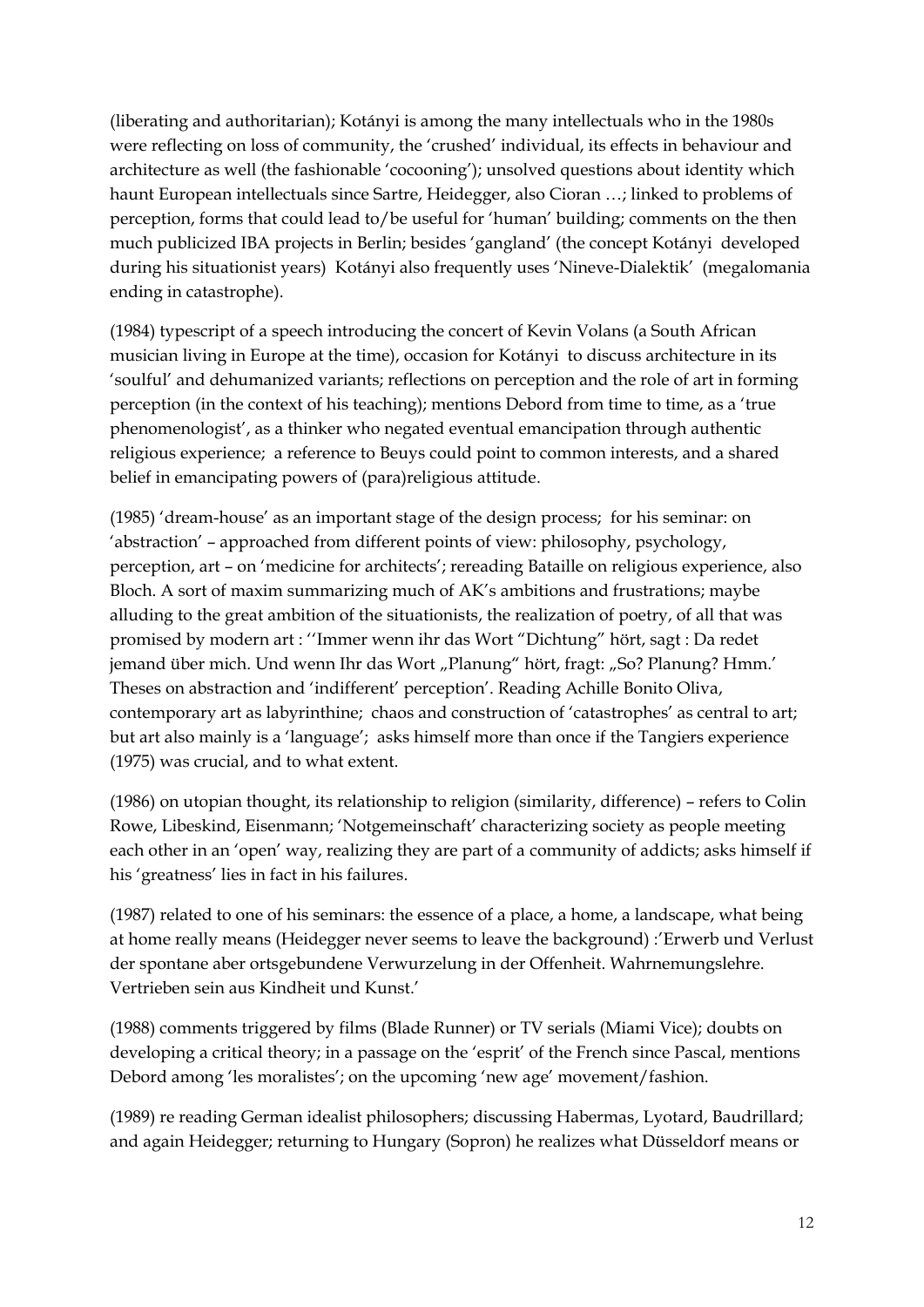doesn't mean to him; November 1989: reflections on the 'collapse' of the DDR and the other Stalinist powers in Eastern Europe;

(1990) on the meanings of society, community, masses, majority; the state as organized lack of solidarity. Are 'the American way of life' and its variants the inevitable conclusion of revolutionary tendencies after 1789 including all totalitarian variants? Is there a way out through 'unhistorical' thought and practice? Related to the fall of the Stalinist regimes in Eastern Europe and the 'new' coalitions who take over, on the 'badness of the world'; on Heine's 'Deutschland ein Wintermärchen', on Dada – Heartfield and Grosz, art as a weapon, picturing the city as a mix of armybarracks, brothels, factories, chaos. Looking back on how he has tried to realize a real 'break', through drugs, meditation … Longer text starting with the introduction of the set theory in mathematics teaching after the second World War (as well in USSR as in USA), why this was done, to which social effects – illustrating the real links between theory and practice (parenthesis on the Oberdada Johannes Baader) and how this constitutes a preview of social structures of the near future. In countries with a large 'poetical and speculative' stock (Russia, Hungary …) there will be more opportunities, unless repression of avant-garde artists and scientists takes place as in Russia not long after the October revolution. History can only be read and understood through 'readable' images (here Kotányi quotes Huizinga) – and set theory is one of those. Kotányi seems to have projected a book on Karl Korsch.

## **3. Drawings**

3.1. Sketches for architectural and urban projects, some annotated, some triggered by projects of Le Corbusier, Sant'Elia …and form studies. The earliest drawings date from 1956 after his arrival in Belgium, majority probably from the Düsseldorf years, after 1962. Drawings related to 'real' projects are mixed with images of utopian projects. \*\*\* In all ca. 150 sheets, mostly 4to, and 3 sketchbooks 8vo, with 70 sheets, ink and pencil on paper (and tracing paper)

3.2. 'Artistic' drawings – stylized or 'impressionist' portraits and self-portraits, landscapes, abstract 'automatic' drawings (reminiscent of Christian Dotremont's *logogrammes*); pencil, pen and ink, watercolour on paper, collages; drawings signed and dated from 1956 to 1968, and some undated. \*\*\* In all: 110 sheets mostly 4to and 30 sheets of larger format (circa 35 x 25 cm to 60 x 50 cm) Note: arriving in Belgium, Kotányi was involved with other Hungarian artists who had fled their country. His work was included in a group exhibition of contemporary Hungarian painters in the Palais des Beaux-Arts, Brussels, January 1957.

3.3 Kotányi/Herbosch – drawings and blueprints for urban project, 1957 or later when Kotányi had taken up urban planning studies in Brussels, or when he was working at the Herbosch architectural office in Brussels

3. 4. Blueprints of a project designed by Kotányi of artists' studios and apartments (1965)

### **4. Photographs**